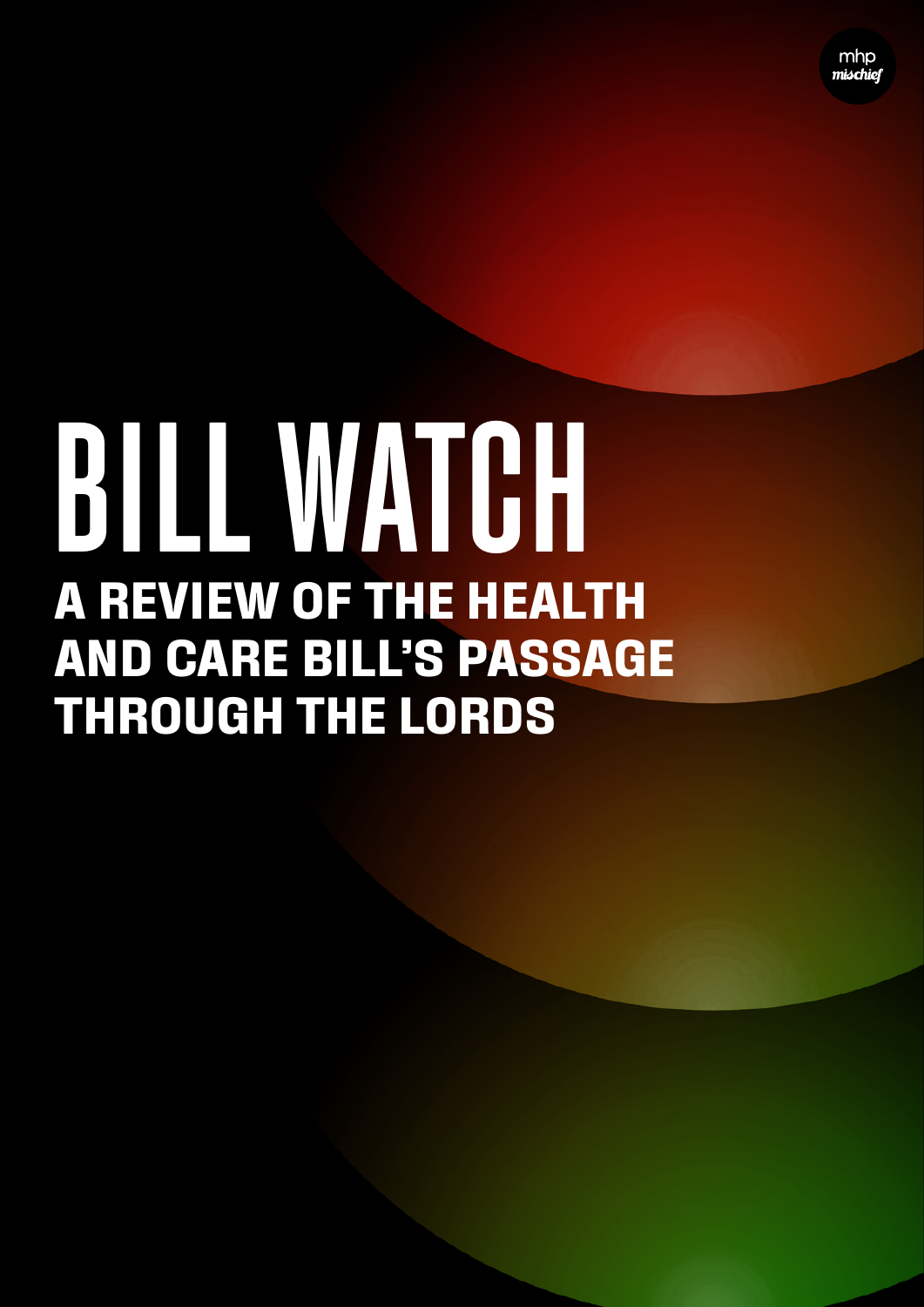

# INTRODUCTION

Ten years ago last week, the 2012 Health and Social Care Act became law, abolishing Primary Care Trusts, establishing Foundation Trusts and establishing NHS England. A decade later, in what we won't quite call serendipity, the Health and Care Bill is in ping-pong, following amendments in the House of Lords.

It's safe to say the popcorn moments we hoped for in the Lords didn't really materialise. Yes, the somewhat regressive clause to change the cap on social care costs was removed – and the workforce planning powers were strengthened – but these amendments were widely considered by the health policy world to be in the "probably pragmatic" box of amendments. Unfortunately, the Government disagrees – and has rejected several amendments, the most controversial being the amendment on workforce projections, which you may recall is backed by a coalition of 100 health organisations as well as many members of the Conservative party. Consensus like that is rare.

So far as health minister, Sajid Javid has made the mood music of the NHS focus on the age-old buzz words "efficiency" and "accountability". This amendment would help the Government achieve both – as Hunt rightly pointed out – because it would compel the NHS to train more doctors, but also to reduce the £6.2bn locum bill which makes a huge dent on the NHS budget.

Meanwhile, wonks in Westminster have been kept busy by a whole raft of Government policy proposals on health – with the Integration White Paper, the Elective Care Recovery Plan and the 'Levelling Up' White Paper all published while the Bill has been in the Upper House. Sajid Javid delivered his vision for Health and Social Care, in which integration received only a fleeting mention. In last week's Spring Statement, the Chancellor doubled the NHS's efficiency targets – as inflation and energy costs continue to rise – and no new money was allocated for workforce.

#### "THE GOVERNMENT ARE REJECTING THE AMENDMENT BECAUSE THEY THINK IT WOULD COMPEL THEM TO TRAIN MORE DOCTORS, WHICH IS TRUE, BUT IT IGNORES THE FACT THAT THIS IS THE BEST WAY TO REDUCE THE £6.2BN LOCUM BILL THAT IS CURRENTLY DEVASTATING THE NHS BUDGET."

 **Jeremy Hunt, Chair, Health and Social Care Select Committee**

As the [NHS Confederation set out last week,](https://www.nhsconfed.org/articles/health-and-care-bill-far-done-deal) time is running out. The Government doesn't have time for a complicated round of ping-pong if the Bill is going to gain Royal Assent by the end of April. If this amendment becomes the sticking point, the impact on local system leaders could be huge. With amendments to accept, compromises to make and implementation still to come, Integrated Care System (ICS) leaders remain in flux and the political attention on this Bill seems to already have waned. The best course of action for the Government now might be to compromise where they can and minimise the ongoing uncertainty for NHS leaders, who already face an impressive to do list.

Here, our MHP Mischief Health dream team set out the updates from the Lords and things to watch out for in ping-pong. Get your popcorn ready.



MADDY FARNWORTH **Director, Health**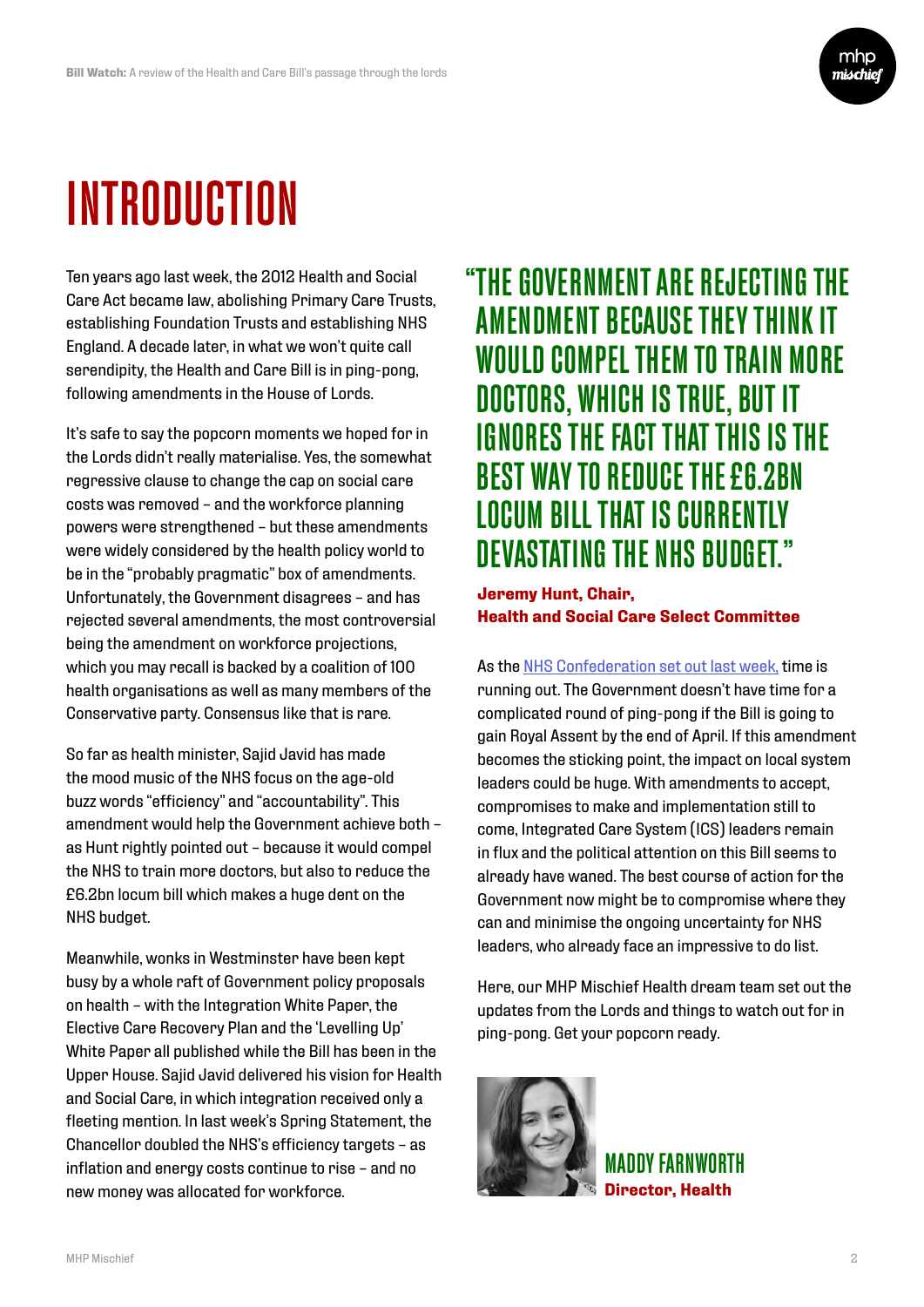

### THEME 1 POWER OF THE SECRETARY OF STATE

**One of the key areas of contention throughout the Bill's passage through Parliament has been the additional powers that the Bill affords to the Secretary of State for Health and Social Care.**

Before entering the House of Lords, the Bill outlined [138 new powers](https://www.bmj.com/content/374/bmj.n2139) for the Secretary of State to give directions to the newly merged NHS England, which fuelled concerns from NHS bodies and opposition members of a power grab that would enable the Secretary to intervene in the reconfiguration of local services. The Secretary's powers to intervene in local service reconfiguration remains one the most contentious of all, with the Commons disagreeing to the Lords' amendment to remove clause 40 outlining these intervention powers. It has been widely debated that increased centralised power here could in fact undermine progress towards integration, a fundamental principle this Bill seeks to achieve.

It is worth noting that these additional powers for the Secretary of State were thought to be of particular interest to Sajid Javid's predecessor, Matt Hancock. However the question remains as to whether the new Secretary of State will be more willing to compromise on them in order to appease Parliamentarians and non-parliamentary health policy influencers.

The Secretary of State's powers to direct the NHS remain in the legislation following scrutiny in the House of Lords, despite Lord Hunt of Kings Heath's (Lab), amongst others', concerns that new powers to direct the NHS "will result in a more politicised NHS". Former CEO of NHS England, Lord Simon Stevens (Cross), was critical of the increased Secretary of State powers noting his "central charges for crimes against the NHS" related in part to the Government's decision to propose additional powers for itself in the Bill, as reported in a Health Service Journal [article.](https://www.hsj.co.uk/integrated-care/the-integrator-parliament-is-being-treated-with-absolute-contempt-by-nhs-england/7031788.article?storyCode=7031788) His opposition here is no surprise given as CEO he had built consensus on the Bill's proposals with the NHS, which did not include extensive powers for the Department of Health and Social Care to intervene in local service reconfiguration.

This was a major point of contention even for those who support the vast majority of reforms in the Bill including Chris Hopson (CEO, NHS Providers) and Matthew Taylor (CEO, NHS Confederation).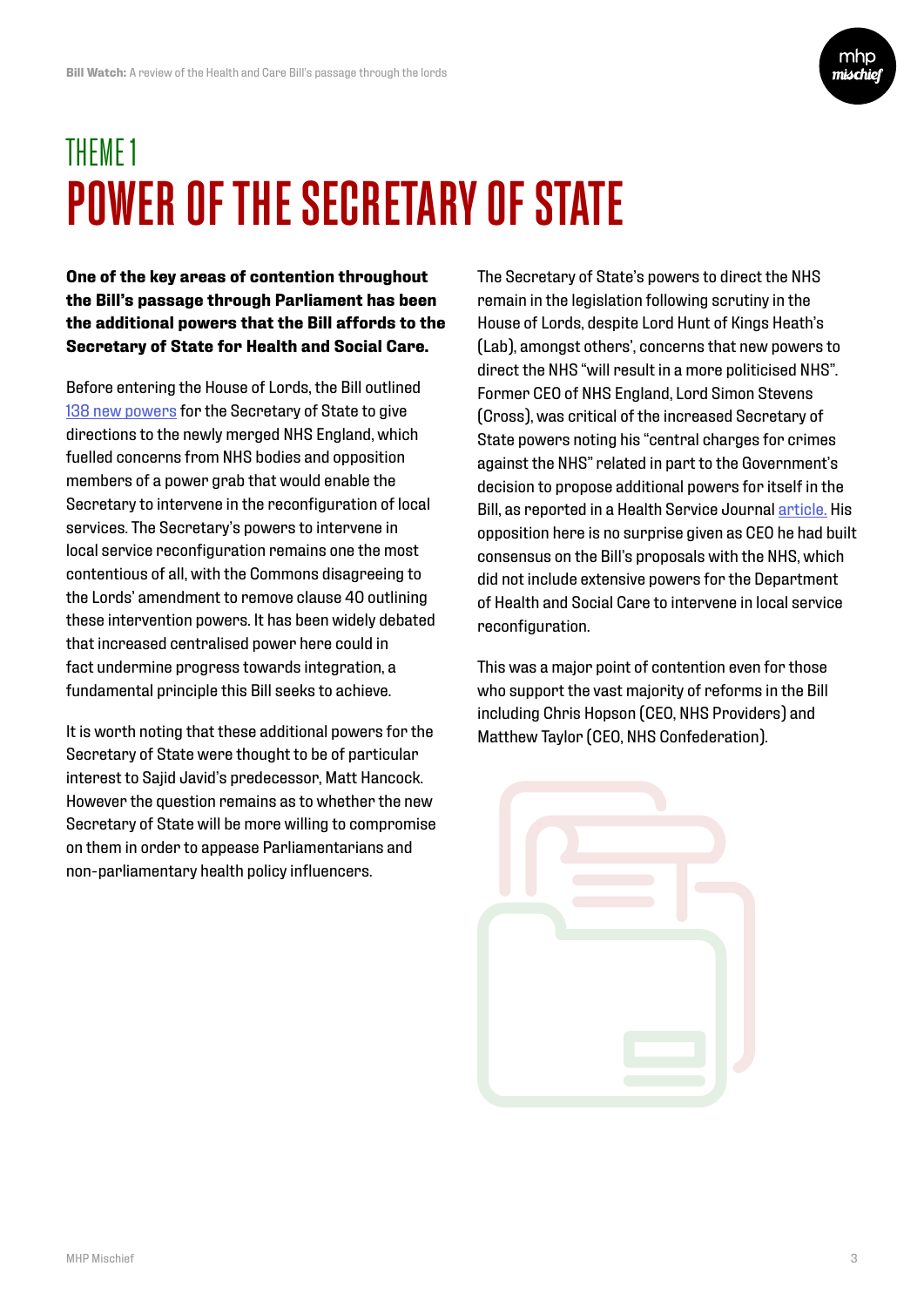

### THEME 2 ICS STRUCTURES AND ACCOUNTABILITY

**This series has continually noted that the changes in the Health and Care Bill to bring Integrated Care Boards (ICBs) onto statutory, legal, footing are merely an "evolution, not a revolution". Integrated Care Boards are the body in these systems which will commission services, taking on powers from the old Clinical Commissioning Groups (CCGs) and some from NHS England, whilst Integrated Care Partnerships (ICPs) will also bring in other bodies like local authorities and the voluntary sector to make an integrated plan for addressing health needs within the ICS footprint, but will not commission services. Given its moderate nature, it's unsurprising that the House of Lords has not challenged the headlines set out in the Bill and has stuck to the details, and so it's equally unsurprising that most of the amendments made in this area were accepted by the Government and House of Commons.**

The passage of the Bill through the Lords saw Peers embellish and add to the duties in relation to particular topics. For example, the Upper House ensured they now have a duty to plan palliative care services and NHS England can issue guidance to ensure ICBs weigh the impact of their actions on the environment. Whilst amendments have also beefed-up NHS England's duties with respect to research, the duties of ICBs in this area have been turned from just 'promoting' to 'facilitating or otherwise promoting' research. Crucially, each ICB will also be assessed on their performance in respect of promoting research by NHS England each financial year, arguably addressing the previous weakness of this commitment.

One structural change inserted by Labour Peer Baroness Thornton was an amendment expanding the obligations to manage conflicts of interest to cover members of each ICB's commissioning sub-committee, rather than just the members of the Integrated Care Board itself.

The most foreboding debate was the discussion of ICBs' new responsibility for the many specialised services currently commissioned directly by NHS England, and the need to prevent patients in some areas potentially missing out on the quality specialised care they need. Plenty of amendments probed this issue, and former Health Secretary Lord Lansley warned against a return to the 'bad old days' where local commissioning arrangements led to disparities in access to specialist care in different areas of England. Whilst no Peer proposed a solid, workable, alternative to the current proposal, a cross-party coalition representing patient groups, industry, and specialist hospitals probed at this previously under-discussed change. This is likely to be a major issue in health policy debates in the coming years and months as this set of reforms take hold.

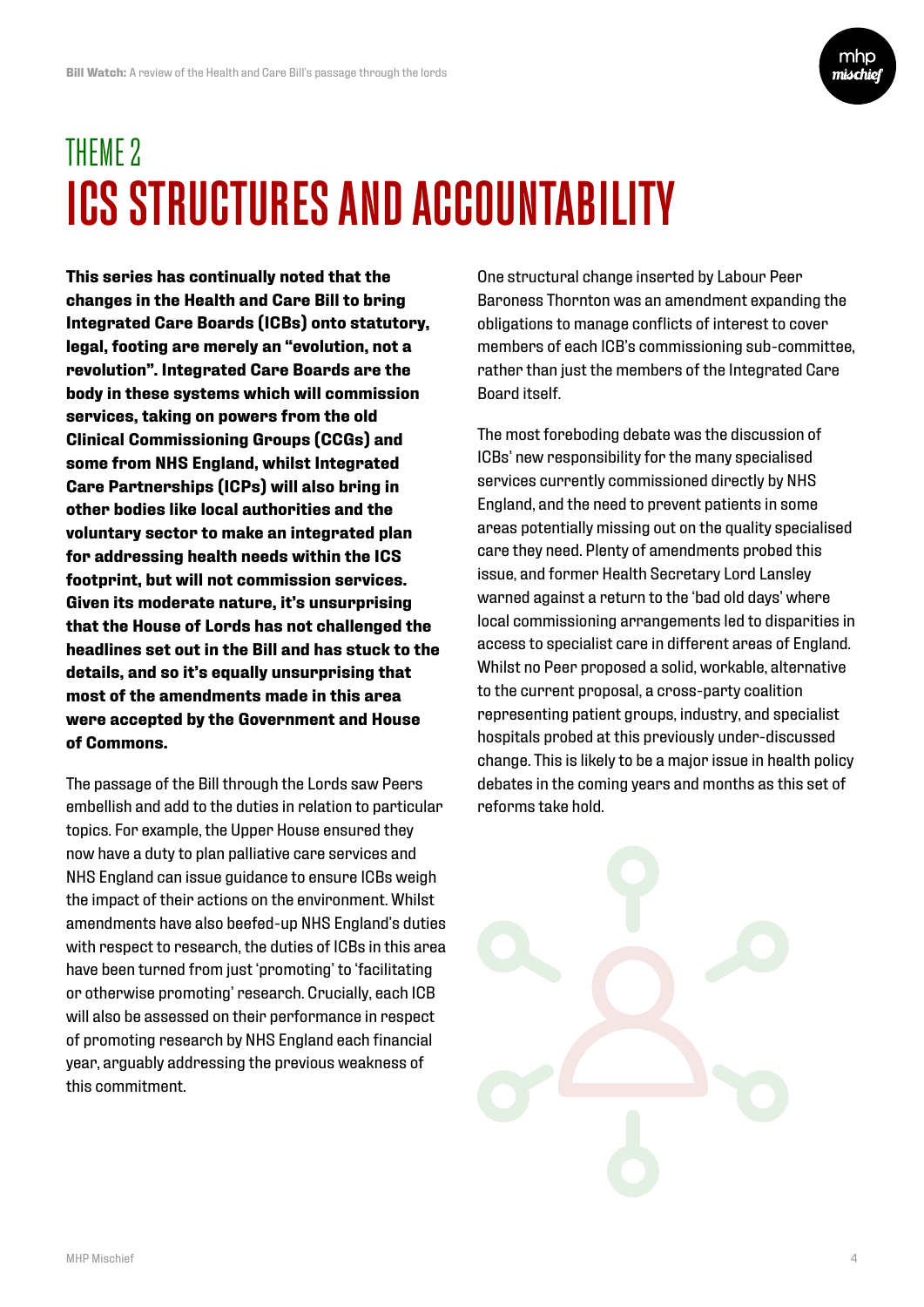

#### THEME 3 **WORKFORCE**

**The subject of workforce has been challenged from all sides throughout the Bill's legislative journey. The Commons have repeatedly denied the movement of amendments that would strengthen workforce planning and require more regular reporting informed by accurate projections of future workforce needs. It was therefore anticipated that the Lords would seek to table amendments that would keep the Government accountable when it was their turn to debate the Bill.** 

The House of Lords voted in favour of the amendment, moved by Baroness Cumberlege (Con), which would require independently verified assessments of current and future NHS workforce needs every two years. The notion of a workforce strategy was supported by Lord Stevens, and by 100 organisations including 16 Royal Colleges, representing more pressure for this measure to be adopted. Despite this, Sajid Javid has announced that no additional funding will be provided for the upcoming NHS long-term workforce plan. Instead, funds must be allocated from the existing pot. Lord Stevens raised a comment by the Chair of the Health and Social Care Committee, Jeremy Hunt MP (Con), on the subject of funding, who questioned whether funding was what had prevented this amendment from being accepted to date. However, Wes Streeting (Lab), Shadow Secretary of State for Health and Social Care, identified that this amendment did not commit the Government to new funding for the NHS, and claimed that unless the Government face the scale of the workforce challenge, shorter waiting times will not be delivered for patients. Cancer Research UK and The King's Fund have also supported that the workforce crisis is the key rate-limiting factor and, by burying heads in the sand, world-class cancer outcomes and tackling the elective care backlog will not be achieved.

In response to the Health and Social Care Committee's report 'Workforce burnout and resilience in the NHS and social care', the Government had rejected the call for 'transparent and independent' workforce planning to be included in the Bill. Jeremy Hunt called the response a "missed opportunity to properly address the biggest driver of workforce burnout, staff shortages". During the Lords Committee stage, Lord Warner (Cross), himself a former health Minister in Tony Blair's Labour Government, also argued that that there could be no meaningful policy of patient choice without sufficient NHS capacity, and questioned how much elective capacity the Government would fund over the next two years.

It appears that the conflict between workforce and funding is being played out in the Bill as the lack of clarity around workforce planning and spending continues to raise concerns. The ping-pong between the houses is seeing this in real time, with the Commons rejecting the amendment for a second time despite robust argumentation for the need to pass the amendment. The strong consensus towards the need for greater workforce provisions may mean that the Government is 'defeated' on the argument and may be required to back down in a bid to prevent continued ping- pong between the Houses and secure Royal Assent by the end of April.

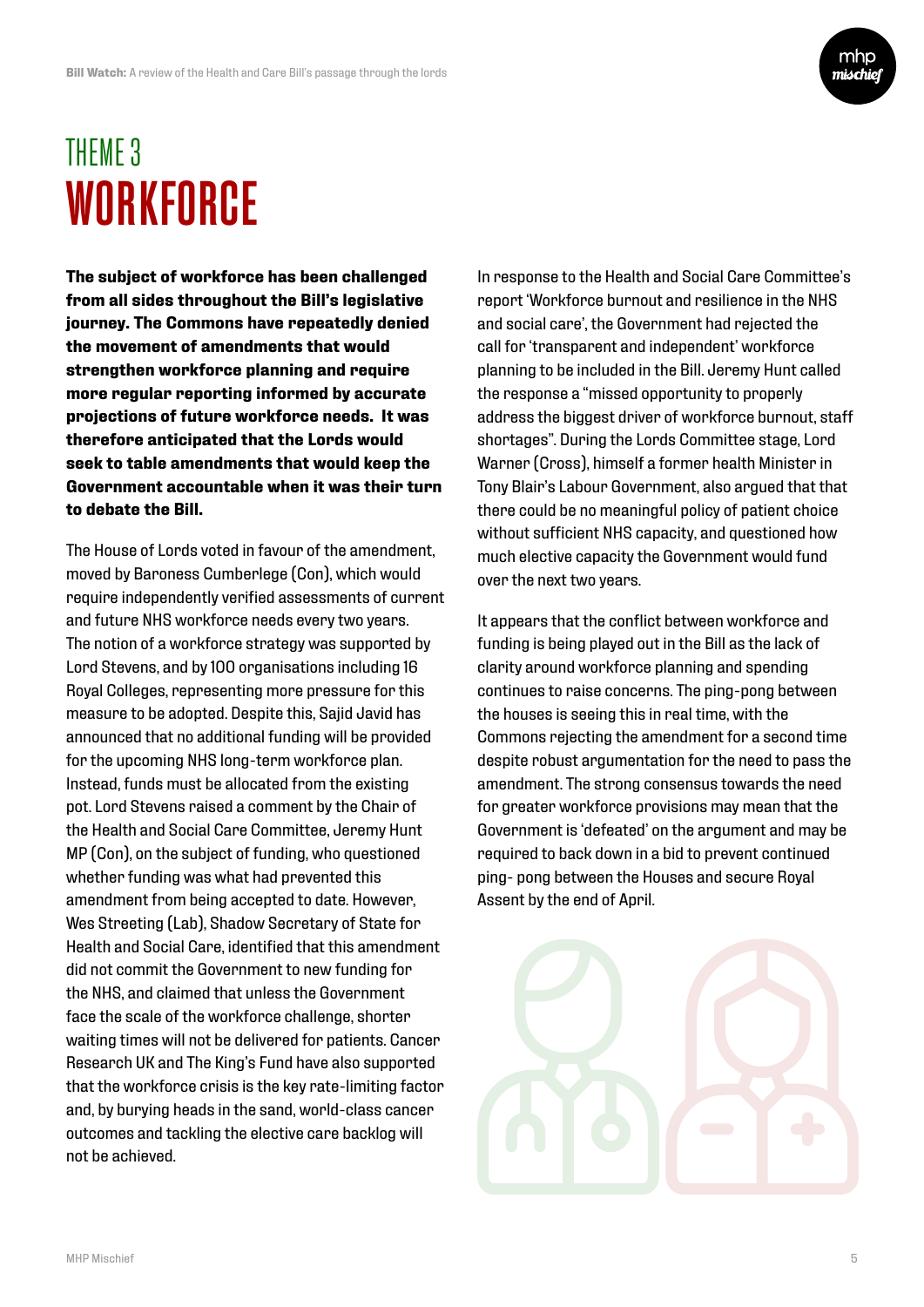

#### THEME 4 HEALTH INEQUALITIES

**The Bill's weight for meaningfully addressing health inequalities could be considered limited in the context of deepening regional inequalities, and a lack of specific measures in the Spring Statement to meaningfully address the social determinants of Health. Critics will say that the legislative proposals fall short and could have gone further, including greater accountability for newly formed ICSs. However, it should also be noted that primary legislation generally provides frameworks for implementation rather than be overly directional.**

The Government would argue that an 'important suite of government amendments' was successfully agreed by the Lords to improve outreach and access to health services for people - not just patients - and improve data collection and publication for marginalised groups. This represents significant progress. In our last briefing we reported that no amendments for action on health inequalities were successfully tabled in the Commons.

It is positive to see wording of the 'triple aim'<sup>1</sup> be updated to include consideration of inequalities in health and wellbeing, the quality of services and the sustainability and efficient use of resources – this was concurred in the Commons. Additionally, the Lords agreed that existing duties must now explicitly include patients' experience of care, the safety of services and the effectiveness of services in acknowledgment that disparities are not limited to health outcomes or access. Of particular note, duties must now include "people" before they are patients.

Furthermore, it was agreed that NHS England must produce a yearly document describing the "powers of certain NHS bodies to collect, analyse and publish information relating to disparities in health, together with NHS England's view on how these powers should be exercised". While efforts will be made to improve outreach to marginalised groups, further detail was not provided, however it may be read that this will be informed by the newly proposed data collection and analysis, as well as involving those with lived experiences.

**On return to the Commons, Government reaffirmed its commitment to tackling health inequalities, and noted that the Lords amendments 5, 7, 8, 10, 13, 14, 16, 17, 24, 31, 32, 38, 39 and 41 take us further in "tackling disparities and levelling up opportunity and outcomes across the country".** 

"OF THE MANY CRITICAL TOPICS, WE DISCUSSED IN COMMITTEE, OUR DEBATE ON HEALTH INEQUALITIES STANDS OUT AS ONE THAT PROMPTED UNANIMOUS AND EMPHATIC AGREEMENT FROM ALL BENCHES ON THE NEED FOR US TO RECOGNISE IN THE BILL THE CENTRALITY OF THE INEQUALITIES ISSUE."

 **Earl Howe**

<sup>1</sup> Triple Aim: The 'duty to have regard to wider effect of decisions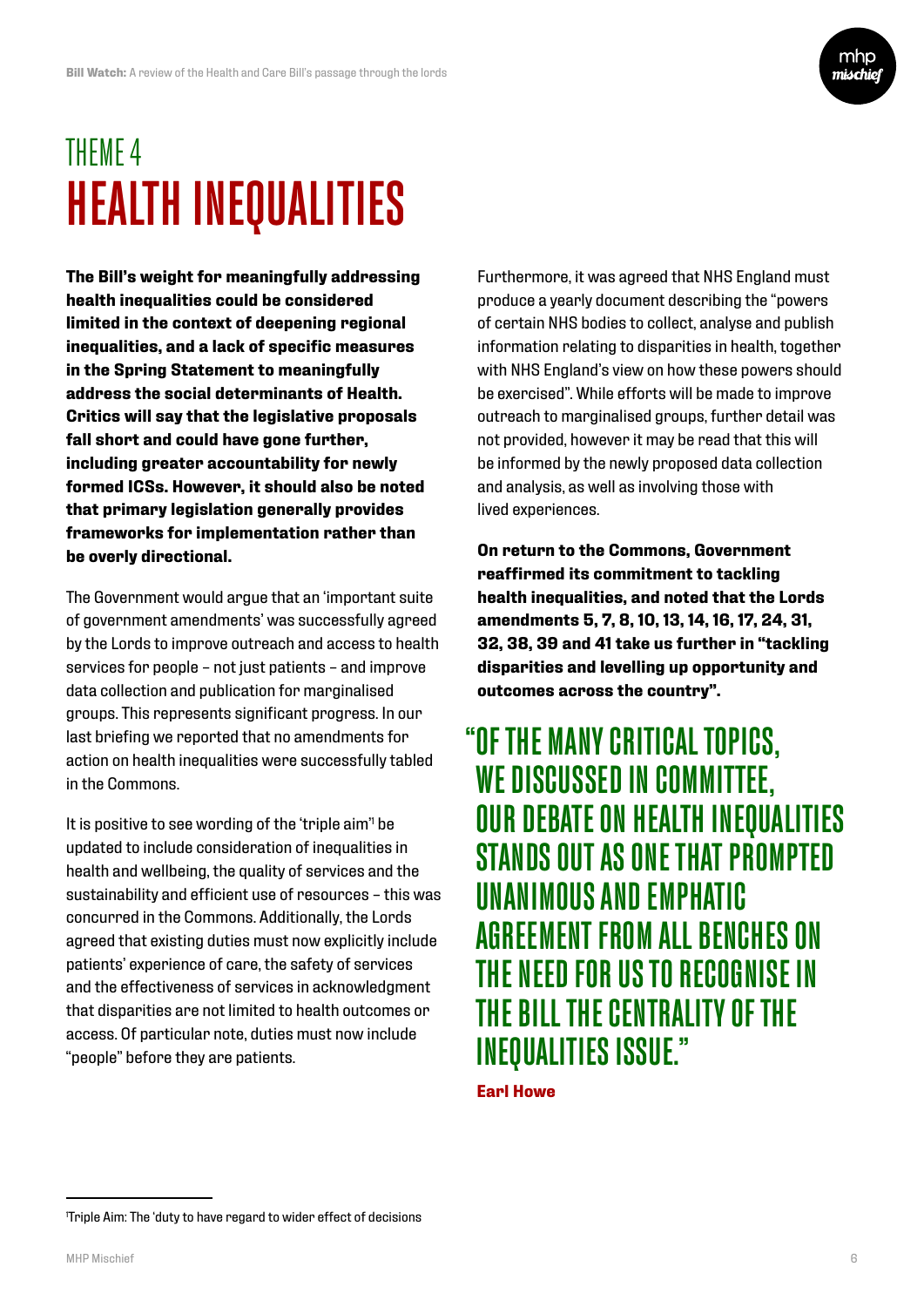

## CONCLUSION

**As the Bill exits the Lords, where Peers have spent months poring over the details and adding (and removing) amendments great and small, how is the next parliamentary stage shaping up? What are the chances of fireworks during the stage commonly known as ping-pong where the amendments from the Peers are considered? The fundamental tenet of the Bill, integration, looks set to be passed through without much trouble, as stakeholders from across the community have already 'bought in' to the concept and recognise that this is the direction of travel, with ICSs already part of the landscape and vernacular of the NHS. How much power the Secretary of State will eventually have over these new structures though remains to be seen, as efforts to clip the wings of the centre in the legislative process thus far may be resisted throughout ping-pong.** 



Sajid Javid, Secretary of State

It will most likely be workforce – and the vexed question of how it can be funded – which NHSwatchers will want to keep a close eye on as the Bill bounces between the red and green benches and progresses to Royal Assent. It has been pretty clear from recent DHSC and NHS announcements that the big pot of money needed to sort out the acute workforce pressures will not be forthcoming from the Treasury and, given the economic squeeze elsewhere in the economy, nor is it likely to appear soon. This inter-departmental tension may play out in a hard-line stance from the Government in response to repeated calls – from all sides of the House – to address workforce, as restricted ambitions is reflective of restrained budgets.

And then there is time. How long will the Government want to entertain the ping-pong? Is there merit to waive through concessions to get the Bill through to Royal Assent and turn rhetoric on integration into action, or will the Government double down on its vision for future of the NHS? All eyes will be on Parliament to see how it plays out over the coming weeks.

At each step of the way the health policy geeks at MHP Mischief have been monitoring the progress of the Bill's passage. We will keep you on the inside track as it nears completion and look ahead to what it will all mean for those working and interacting with the health service.